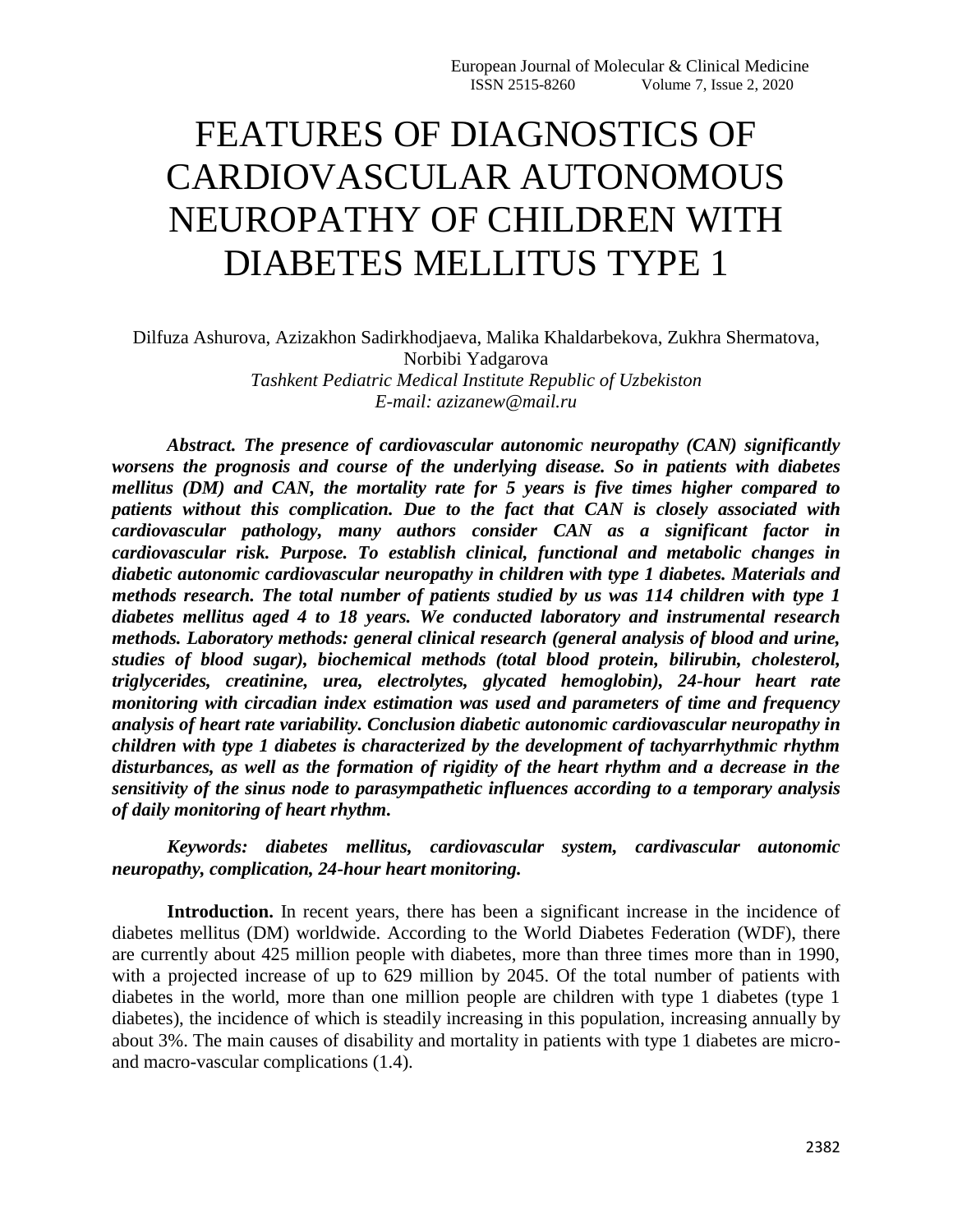According to the World Health Organization (WHO), over the past 15 years, CVD has remained the leading cause of morbidity and mortality worldwide. In turn, patients with T1DM have a higher risk of cardiovascular morbidity and mortality compared with the general population, which is one of the reasons for a significant decrease in the life expectancy of patients with T1DM. In patients with type 1 diabetes, cardiovascular events occur on average 10- 15 years earlier than in the comparable control group without diabetes, and the age-adjusted relative risk of cardiovascular disease is about 10 times higher than in the general population (6).

The presence of cardiovascular autonomic neuropathy (CAN) significantly worsens the prognosis and course of the underlying disease. So, in patients with diabetes and CAN, the mortality rate for 5 years is five times higher compared to patients without this complication. Due to the fact that CAN is closely associated with cardiovascular pathology, many authors consider CAN as a significant factor in cardiovascular risk. Despite this, the exact pathophysiological mechanisms responsible for the relationship between adverse cardiovascular events and CAN are not clear enough. At the same time, early signs of cardiovascular pathology and preclinical manifestations of CAN can be detected already in childhood (5,7,8). Obviously, in addition to the fact that the formation of CAN and cardiovascular disease (CVD) has common pathogenetic mechanisms, CAN is an independent risk factor for cardiovascular morbidity and mortality, contributing to its formation and leading to disruption of cardiovascular regulation. In children and adolescents with T1DM, the literature on the association of CAN with general risk factors for CVD is described in the available literature, while there are only a few publications that study the functional changes in cardiovascular activity against the background of CAS. Hyperglycemia is the main risk factor for the formation and progression of micro- and macrovascular complications of diabetes, and hence CVD. Glycemia is associated with the severity of atherosclerosis, left ventricular function, and the thickness of the intima-media complex. Epidemiological data indicate a relationship between hyperglycemia and the clinical manifestations of CVD in patients with type 1 diabetes. (7,9,10). Thus, a high level of HbA1c is associated with a higher frequency of events in coronary heart disease (CHD), mortality due to coronary heart disease, and overall cardiovascular mortality. Despite the fact that the main indicator of glycemic control is the level of HbA1c, it does not reflect daily fluctuations in blood glucose - glycemic variability (GV). And recently, evidence has emerged indicating the role of hepatitis B and hypoglycemia in the pathogenesis of CVD and chronic complications of diabetes. Even with target levels of HbA1c in patients with type 1 diabetes, the risk of total and cardiovascular mortality is approximately 2.38 and 2.92 times higher compared to with a healthy population. In addition, there is strong evidence that DM, even in a population without diabetes, is an independent risk factor for cardiovascular disease. In turn, in patients with diabetes, DM GV is a predictor of mortality from all causes and from CVD, in particular, DM is associated with markers of oxidative stress, endothelial and cardiovascular damage and is associated with endothelial dysfunction (13).

The development of oxidative stress is associated with the development of complications of diabetes. Thus, it is obvious that hepatitis B contributes to the formation and progression of CVD and microvascular complications of T1DM, including CAN. In turn, the resulting autonomous dysfunction exacerbates counter-regulation and leads to more frequent episodes of hypoglycemia and increased VH, closing the vicious circle. Recent studies have shown the association of hypoglycemia with various rhythm disturbances and prolongation of the QT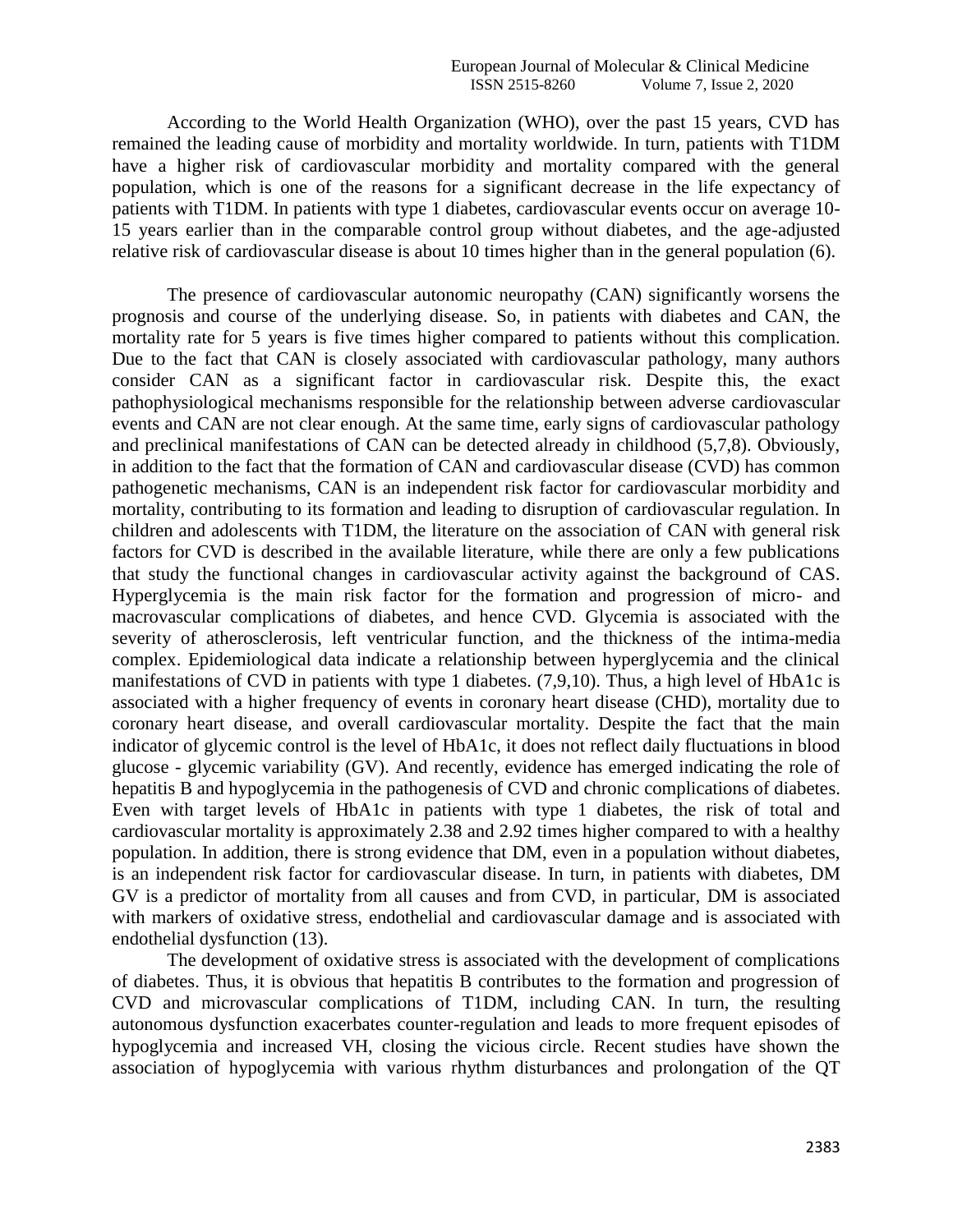interval in adult patients with type 1 diabetes. To date, no such studies have been conducted in children and adolescents (14).

CAN develops as a result of damage to autonomic nerve fibers that innervate the heart and blood vessels, which is clinically manifested in impaired regulation of cardiac activity and vascular dynamics. Early signs of CAN are a decrease in heart rate variability (HRV) and a prolongation of the QT interval as a result of autonomous dysfunction, which in turn is also a risk factor for the development of life-threatening rhythm disturbances and sudden death (11,12).

Currently, contradictions remain regarding the pathogenesis of vascular complications of diabetes in general and DAN in particular. Traditionally, oxidative stress is considered as the main mechanism leading to nerve damage in patients with diabetes. Starting most likely through vascular disorders and the associated microangiopathy, oxidative stress is a key pathogenetic mechanism in nerve damage.

As in the case of other microvascular complications of T1DM, the main risk factor for CAN is chronic hyperglycemia, which is determined by a longer duration of the disease and a high level of glycated hemoglobin (17.18).

Heart rate variability (HRV) is represented by differences in the duration of the cardio intervals between them. It is based on the balance of the sympathetic and parasympathetic nervous system. A decrease in HRV is considered one of the earliest manifestations of diabetic autonomic cardiovascular neuropathy (DACN). To evaluate HRV, most researchers use a 24 hour recording of an electrocardiogram (ECG). In this case, daily ECG monitoring allows us to evaluate not only cardiac arrhythmias, but also its variability, which is especially important in the diagnosis of DACN (15). During analyzing HRV, indicators of temporary (statistical) analysis are used, such as:

SDNN (ms) - standard deviation of all RR intervals - characterizes the whole HRV in the form of increase or decrease;

rMSSD (ms) is the square root of the sum of the differences of consecutive RR intervals — PNS activity in the form of sinus arrhythmia;

pNN50 (%) episodes of difference in consecutive RR intervals of more than 50 ms, expressed as a percentage - PNS activity.

Recently, the influence of sharp fluctuations in glycemia in children with type 1 diabetes on the development of cardiac complications has been widely discussed. The effect of hypoglycemia and hyperglycemia on the cardiovascular system (CVS) in children is considered separately, however, the effect of hepatitis B remains uncertain.

The effect of hyperglycemia on the vascular wall is well known due to the activation of lipid peroxidation and excessive protein glycosylation, which ultimately leads to the development of endothelial dysfunction and tissue hypoxia. Hypoglycemia, according to research, also leads to impaired functioning of the CVS. As a result of activation of the sympathoadrenal system, the load on the myocardium increases, repolarization processes are disrupted, which ultimately can lead to the development of life-threatening arrhythmias and sudden death syndrome. The lengthening of the QT interval and the decrease in HRV parameters that occur with hypoglycemia, according to previous studies, are some of the indicators of DACN in children with type 1 diabetes. Hypoglycemia leads to impaired vascular endothelial function in children with type 1 diabetes, which can also become an additional risk factor for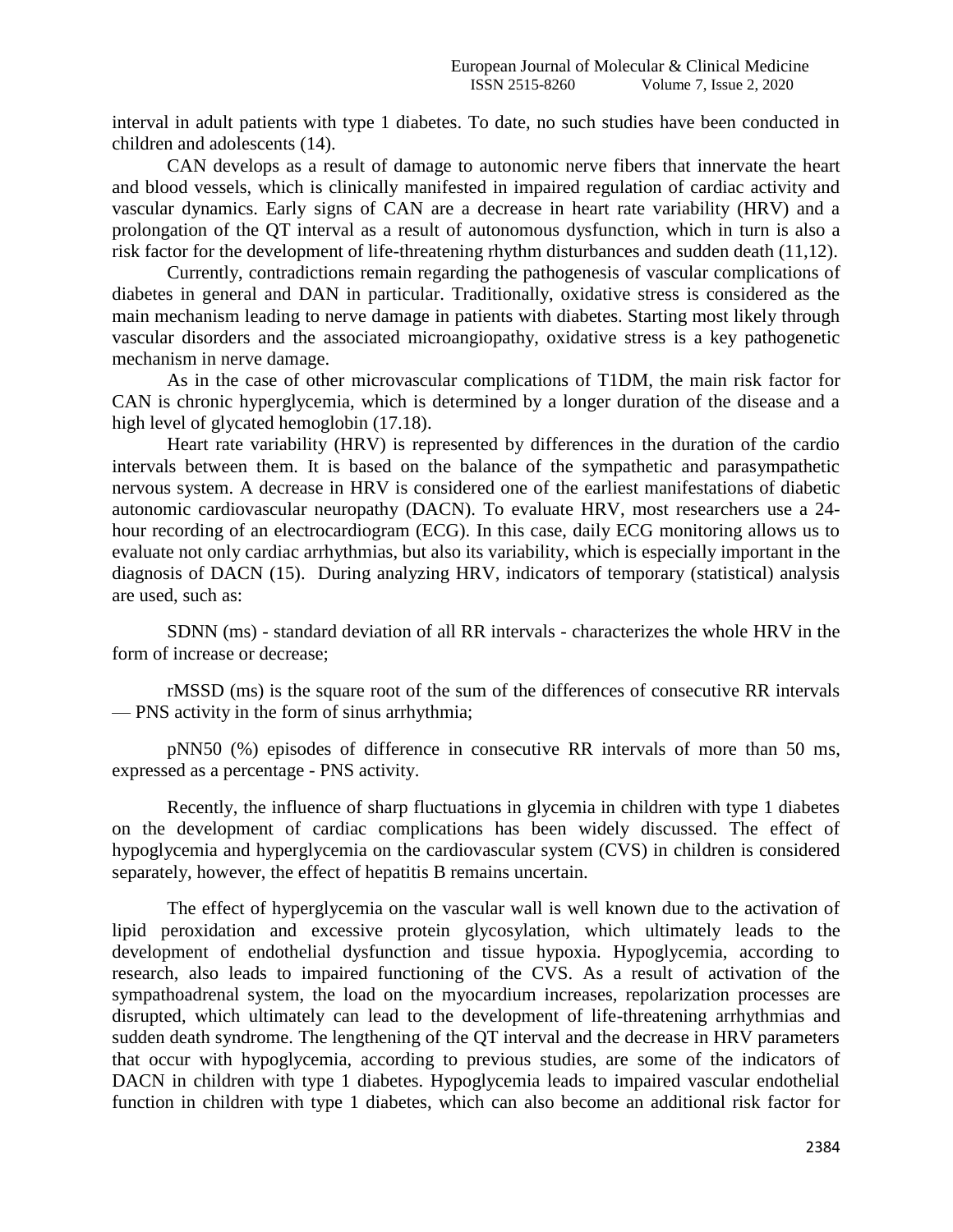early cardiovascular diseases (12.19,). Single studies are aimed at studying the effect of hepatitis B on the development of DACN in children with type 1 diabetes.

**Purpose of the study.** To establish clinical, functional and metabolic changes in diabetic autonomic cardiovascular neuropathy in children with type 1 diabetes.

Research work was carried out in the children's department of the Republican Specialized Scientific and Practical Medical Center of Endocrinology in Tashkent. The study included 114 children with type 1 diabetes. During the examination period, none of the children showed ketoacidotic and hypoglycemic conditions. All children were divided into three groups depending on the duration of the disease. The first consisted of 72 children with diabetes lasting less than 5 years (63%), the second group - 42 children with a disease duration of more than 5 years (37%). The control group consisted of 30 healthy children, comparable to sick children by gender and age.







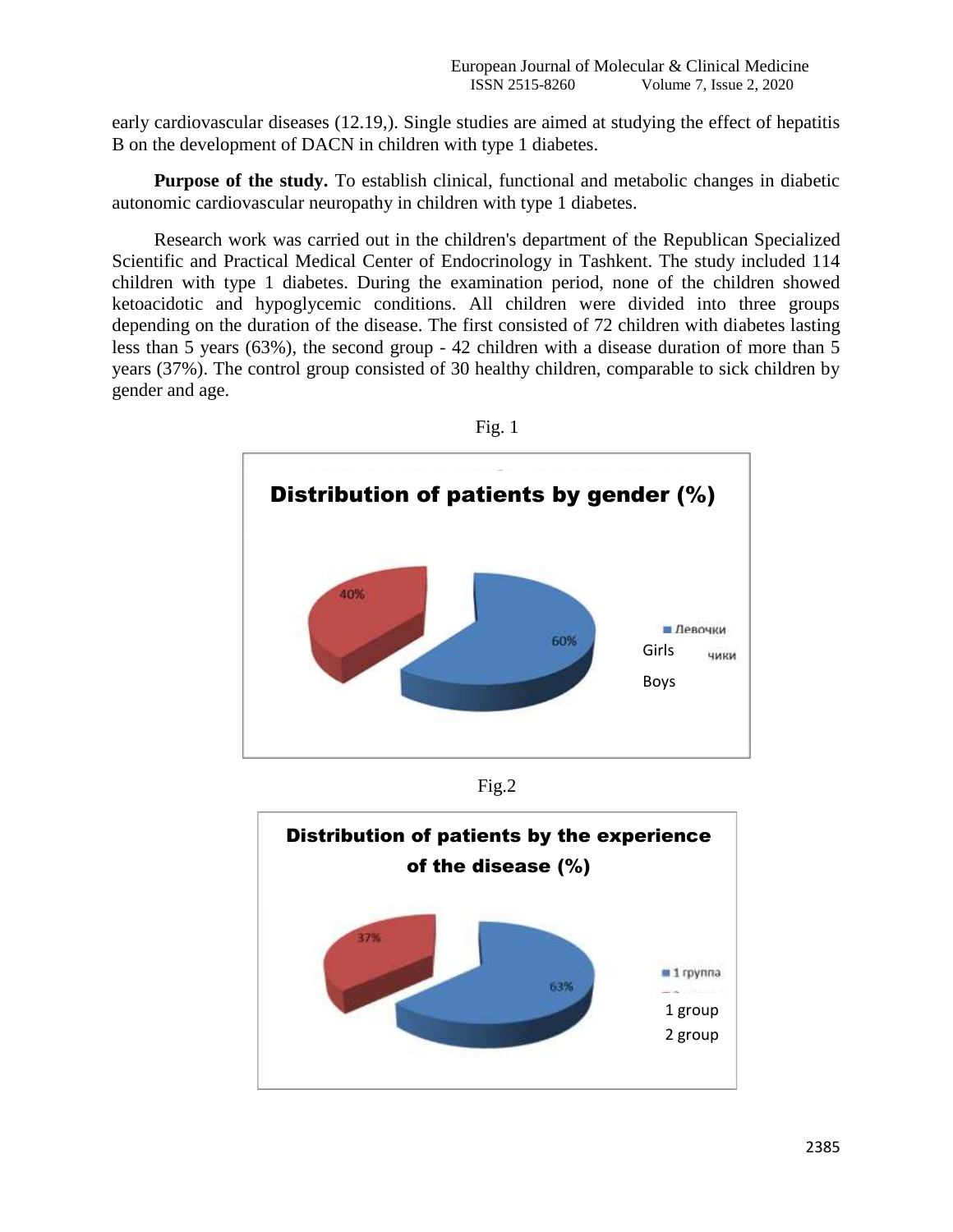In addition to the standard clinical and anamnestic research method, electrocardiography, 24-hour heart rate monitoring was used with an assessment of the circadian index and parameters of the time and frequency analysis of heart rate variability.

The degree of disease compensation was assessed by the level of glycosylated hemoglobin (HbA1c), determined by the method of borate affinity analysis using an NycoCard Reader II analyzer. Statistical processing of the material was carried out on a personal computer using Microsoft Excel programs.

## **Results**

The examined children were analyzed complaints presented by them. Complaints were nonspecific and were represented by pain in the heart (17 children, 18.9%), palpitations (20 children, 22.2%), interruptions in the heart (12 children, 13.3%) and dizziness (13 children , 14.4%).

The analysis of anamnestic data revealed a significant prevalence of hereditary burden of diabetes in sick children. So, in 25 families (27.8%), when assessing the family history, diabetes was detected, which significantly distinguished them from children in the control group (1 child,  $3.3\%$ ; p < 0.01).

Pathological changes in the metabolism could not but affect the physical development of the examined children. There was a certain relationship between the level of physical development and somatotype and the duration and severity of the underlying disease. A low level of physical development was more often detected in children with diabetes lasting more than 5 years compared with children with less than 5 years of age and healthy children. In children with severe diabetes, a low level of physical development was also more often detected. Changes in the somatotype of the examined children had the same orientation depending on the duration and severity of the course of diabetes. This fact indicates a gross metabolic shift in children with a longer and more severe course of the underlying disease.

In children with type 1 diabetes mellitus, as the underlying disease progressed, an increase in the number of late complications and their severity was noted.

Among all the late complications, retinopathy (8 children, 7%), peripheral sensory-motor polyneuropathy (59 children, 52%), encephalopathy (23 children, 20.7%), and hiropathy (25 children, 21.9%) were most often detected. ) Rarely enough - nephropathy, it was detected (2 children, 1.7%). It was found that only with a long and severe course of the disease were nephropathy diagnosed (2 children, 1.7%). The increase in the frequency of occurrence and severity of complications amid an increase in the duration of diabetes mellitus indicates a deepening of metabolic-dystrophic changes and a failure of adaptation in the body of a sick child.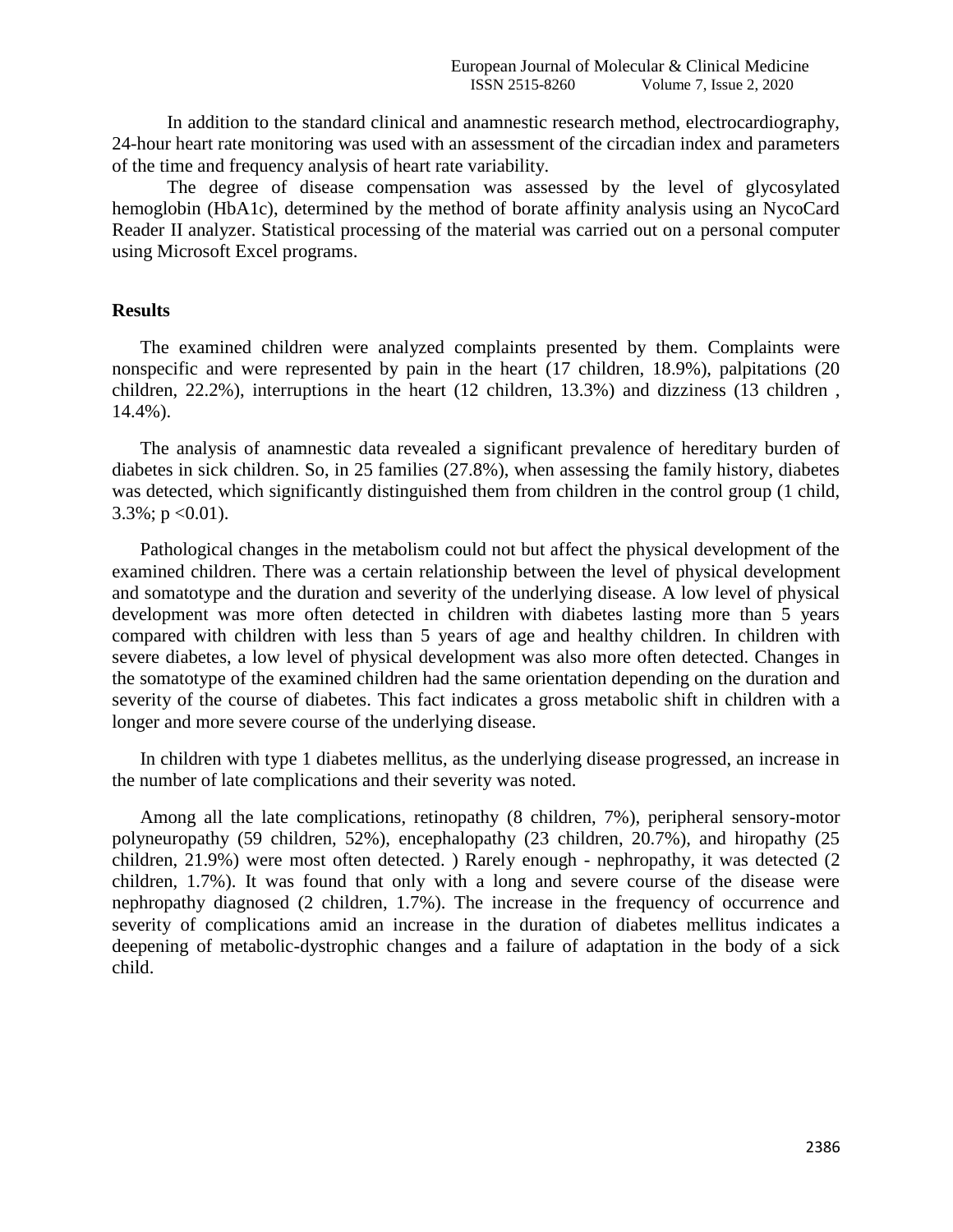

| онг |  |
|-----|--|
|     |  |

According to our data, in children with type 1 diabetes mellitus there is a vegetative imbalance with a predominance of the tone of the sympathetic nervous system. So, in children with a long and severe course of the disease, a tendency to tachycardia and an increase in systolic and diastolic blood pressure was noted. Sympathicotonia was detected in 60 children (52.3%), while vagotonia was observed only in 19 children (16.6%), eutonia - in 35 children with diabetes (30.7%). According to the observation, it was found that the initial vegetative tone in children with diabetes depended on the duration and severity of the course of the disease. Thus, in children with diabetes lasting more than 5 years, compared with children with less than 5 years of age and healthy children, sympathicotonia was more often detected ( $p \le 0.05$  and  $p \le 0.01$ , respectively). In severe cases of the disease in children of group II, sympathicotonia was also more often determined in comparison with children of group I and the control group ( $p \le 0.05$ ) and  $p \leq 0.01$ , respectively).

Shifts in the autonomic provision of heart activity were confirmed by the evaluation of Ewing cardiovascular tests. Thus, only 35 children with diabetes (40.7%) noted normal autonomic support of heart activity, initial changes in autonomic provision were observed in 45 children (52.3%) and distinct involvement of autonomic provision in the pathological process in 6 children with diabetes (7.0%). Moreover, it was found that only in children with a duration of diabetes of more than 5 years there was a clear involvement of the autonomic support of the heart in the pathological process.

The increased activity of the sympathetic section of the autonomic nervous system reflects not only the process of adaptation of the cardiovascular system to metabolic changes, but also is a consequence of the weakening of parasympathetic influences due to vaginal denervation of the heart formed in patients with diabetes.

The predominance of the sympathetic orientation of autonomic homeokinesis in children with diabetes was confirmed by the analysis of electrocardiographic studies. So, as the underlying disease progressed, a higher incidence of tachyarrhythmias was detected compared with the control group. In addition to tachyarrhythmias in children with diabetes, there was an increase, compared with the control group, in the frequency of R wave alternation ( $p \le 0.05$ ), repolarization process disturbances ( $p \le 0.01$ ), and signs of left ventricular overload ( $p \le 0.001$ ), which is regarded as a sign of metabolic-dystrophic and electrolyte changes in myocardiocytes.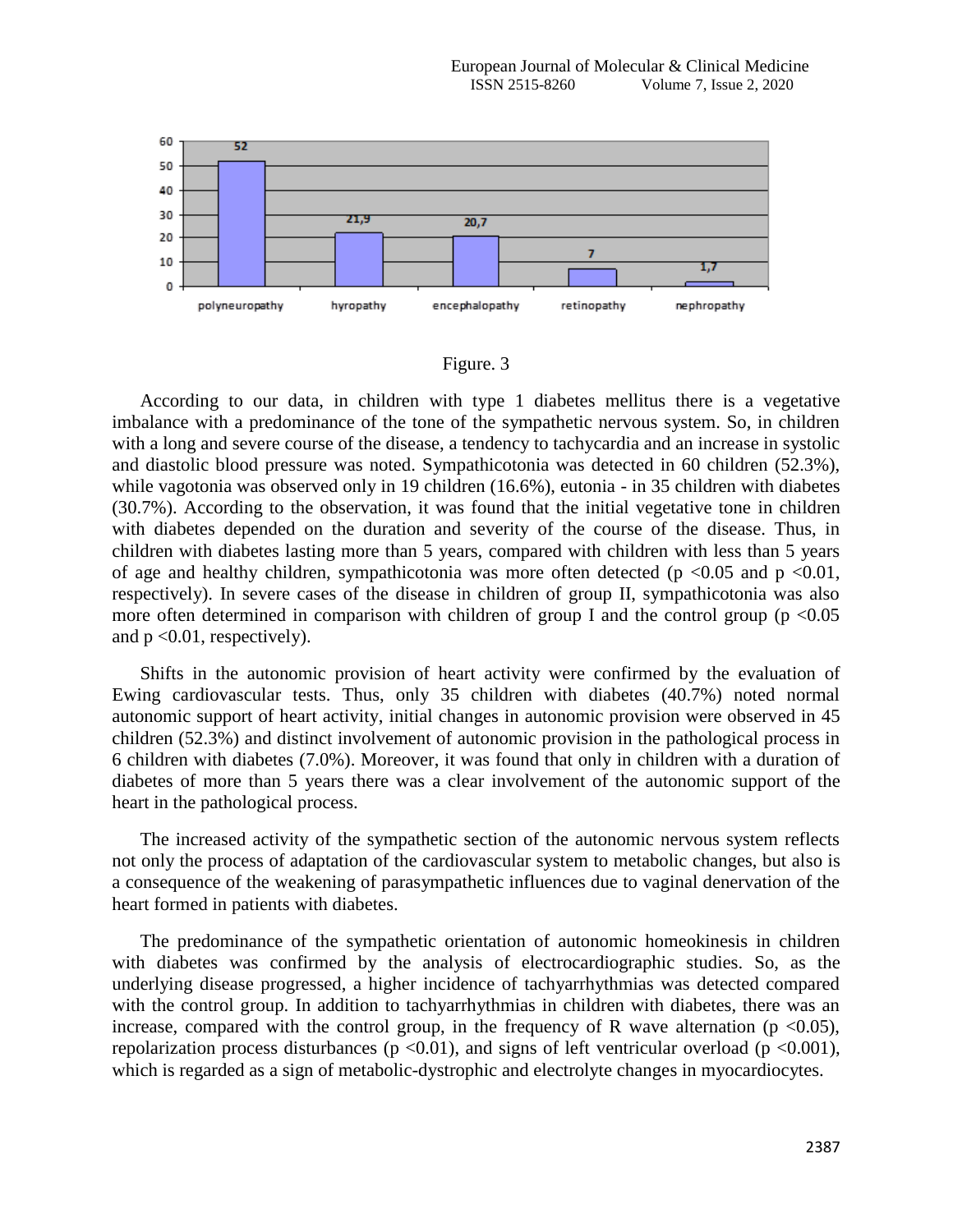In order to establish the diagnostic value of Holter monitoring in identifying violations of autonomic regulation in children with diabetes, an analysis was made of the daily variability of heart rhythm (HRV) in the examined children. We used temporal and spectral analyzes of HRV.

Assessment of heart rate variability was carried out by a temporary method in accordance with national recommendations for Holter ECG monitoring. Calculation of heart rate, duration of the corrected interval QT c (Buzzet's formula) was carried out automatically

Analysis of temporal indicators of heart rate variability revealed that in children, as the underlying disease progresses, the sensitivity of the sinus node to parasympathetic influences decreases and stiffness of the heart rhythm is formed. Thus, it was found that in children with diabetes lasting more than 5 years, the total average, average daily and average night pNN50 and rMSSD were significantly lower than in children of patients less than 5 years old and healthy children (table 1).

An analysis of the spectral indicators of heart rate variability showed that in children with signs of sympathicotonia (according to the results of the analysis of time indicators), the spectral analysis indicators are significantly lower compared to children with normal pNN50 and rMSSD values. These changes indicate a significant decrease in the influence of not only the parasympathetic, but also the sympathetic parts of the autonomic nervous system on the regulation of heart rhythm in these children.

An analysis of the relationship between the indicators of low-frequency (LF) and highfrequency (HF) wave spectra showed that in children with signs of diabetic autonomic cardiovascular neuropathy, this ratio was significantly higher ( $p \le 0.001$ ) compared with the group with normal pNN50 and rMSSD, where this indicator was within normal limits. In our opinion, these changes indicate a predominant and more pronounced involvement of the autonomic nervous system in the pathological process of the parasympathetic department at the initial stages of the formation of diabetic autonomic cardiovascular neuropathy and can be used as a criterion for its early diagnosis.

| Index                       | I group                      | II group                    | Control group   |
|-----------------------------|------------------------------|-----------------------------|-----------------|
|                             | $(n=72)$                     | $(n=42)$                    | $(n=30)$        |
| pNN50 (total average),%     | $26,0{\pm}3,03$ <sup>*</sup> | ***<br>$14,0{\pm}2,1$       | $37,2 \pm 1,14$ |
|                             |                              | $p_1<0,01$                  |                 |
| pNN50 (average afternoon),% | $18,6{\pm}2,69$ <sup>*</sup> | $7,4\pm1,33$ <sup>***</sup> | $22.5 \pm 1.42$ |
|                             |                              | $p_1<0,001$                 |                 |
| pNN50 (average at night),%  | $36,8 \pm 4,01$ <sup>*</sup> | $25,8 \pm 3,54$ ***         | $43.7 \pm 1.95$ |
|                             |                              | $p_1<0,05$                  |                 |

Table 1.: Heart rate variability in children with diabetes, depending on the duration of the disease, М±m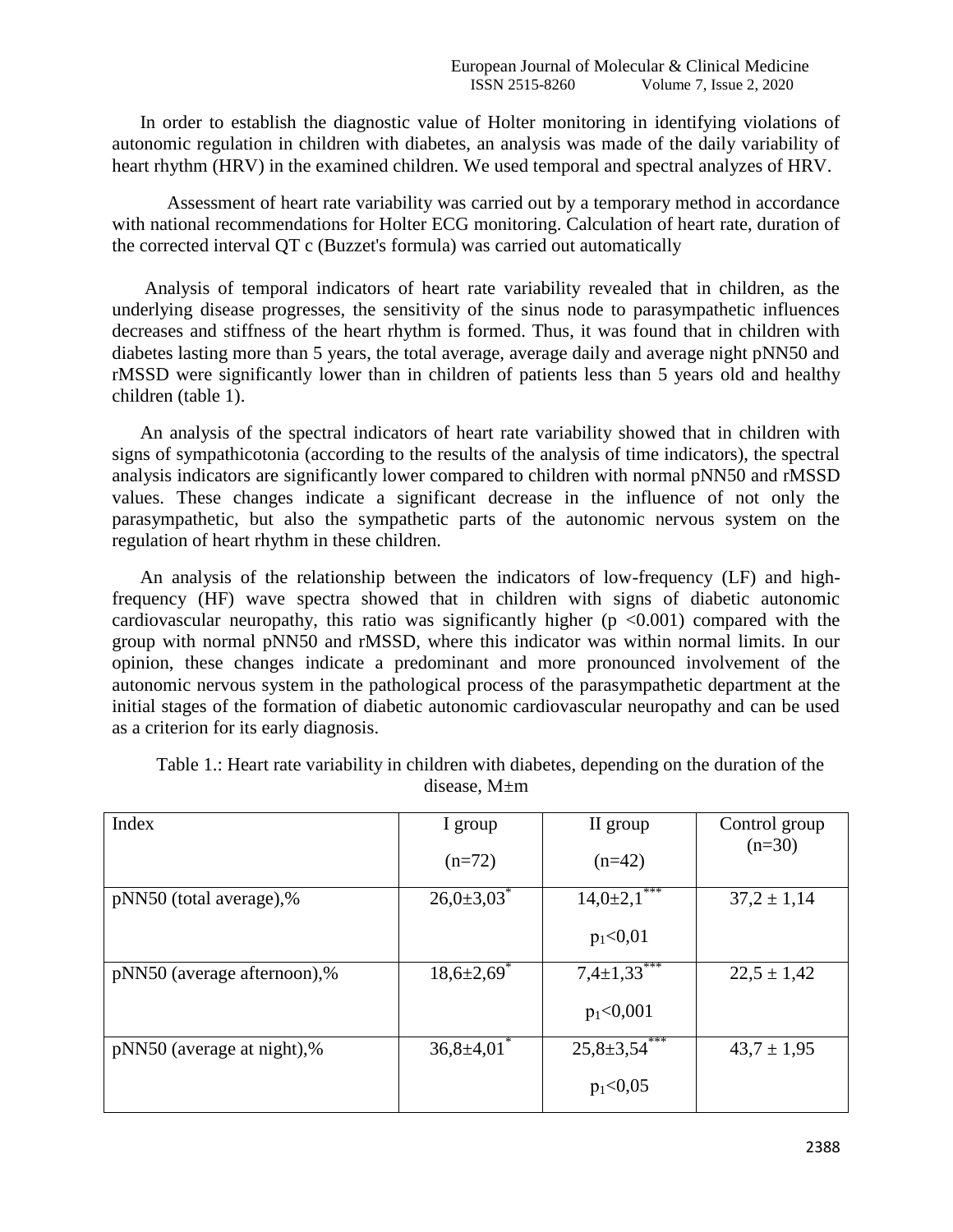European Journal of Molecular & Clinical Medicine ISSN 2515-8260 Volume 7, Issue 2, 2020

| rMSSD (total average), ms     | $54,2{\pm}5,04$             | $31,8 \pm 3,61$ <sup>***</sup> | $80,4 \pm 1,86$ |
|-------------------------------|-----------------------------|--------------------------------|-----------------|
|                               |                             | $p_1<0,001$                    |                 |
| rMSSD (average afternoon), ms | $43,2{\pm}4,56$             | $21,6\pm 2,23$                 | $59,4 \pm 2,41$ |
|                               |                             | $p_1<0,001$                    |                 |
| rMSSD (average at night), ms  | $70,3\pm 6,51$ <sup>*</sup> | $49,8 \pm 6,19$                | $82,3 \pm 2,10$ |
|                               |                             | $p_1<0,05$                     |                 |

Note. Significance of differences: \*\*\* - p <0.001, \*\* - p <0.01, \* - p <0.05 - compared with the control group; p1 - compared with group I.

In the course of the work, the diastolic function of the left ventricle was evaluated according to echocardiographic studies. For this, we used one of the main echocardiographic signs of impaired diastolic function of the myocardium - myocardial compliance index ( $MCI =$ ATE / DT1 / 2).

An analysis of the dynamics of MCI in children showed that in children with signs of diabetic autonomic cardiovascular neuropathy (according to the results of the analysis of temporary indicators), this indicator is significantly lower compared to children with normal pNN50 and rMSSD values. These changes indicate an increase in myocardial rigidity in the diastole phase and the emerging diastolic dysfunction in children with diabetes against the background of previously diagnosed autonomic diabetic cardiovascular neuropathy.

Thus, in most children with diabetes, the level of glycosylated hemoglobin (HbA1c) was higher than the permissible limits for compensating for the disease. Moreover, the average level of HbA1c in children with a long and severe course of the disease was significantly higher than in other children. The data obtained indicate insufficient compensation for the disease, unsatisfactory self-control of glycemic indicators and the labile course of the disease, especially with prolonged and severe course of diabetes.

The development of late complications of diabetes mellitus in children, including the cardiovascular system, is based on metabolic disorders associated with poor compensation for the disease, which, according to our data, gets out of control with diabetes lasting more than 5 years. This is confirmed by a close direct correlation between the level of HbA1c and the duration of the disease.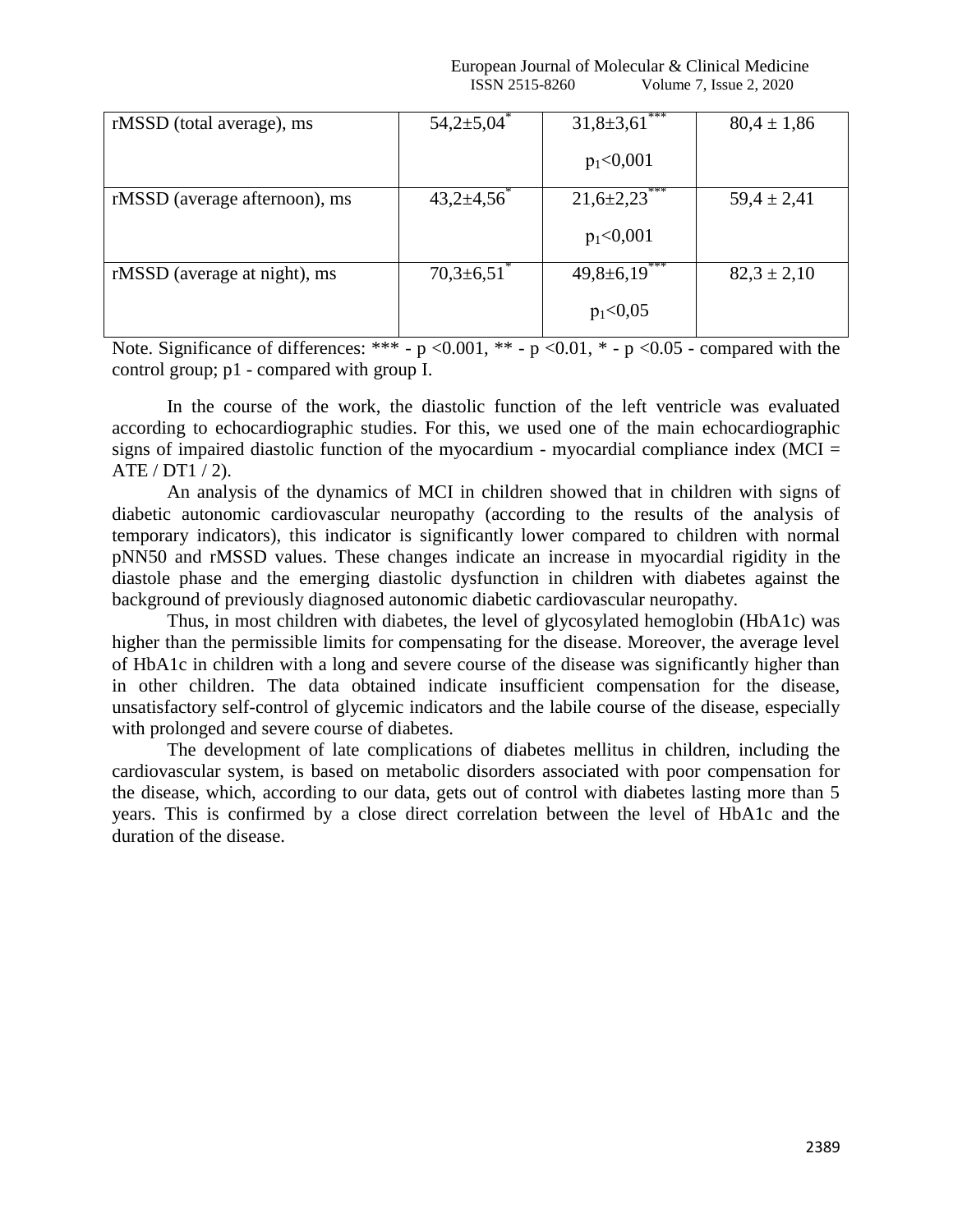

**Fig 4. Correlation between the experience of the disease and glycated Hb.** *Notes: X axis - values of experience; Y - values of glycated hemoglobin.*

Given the above data, the duration of the disease and the level of HbA1c, as an indicator of metabolic imbalance, reliably correlates with organ and systemic complications. It can be assumed that the leading importance in the development of organ pathology is not the maximum peaks in the increase in blood glucose concentration, but long-lasting hyperglycemia.

## **Conclusions**

- 1. Diabetic autonomic cardiovascular neuropathy in children with type 1 diabetes is characterized by the development of tachyarrhythmic rhythm disturbances, as well as the formation of rigidity of the heart rhythm and a decrease in the sensitivity of the sinus node to parasympathetic influences according to a temporary analysis of daily monitoring of heart rhythm.
- 2. Thus, in our opinion, diabetic autonomic cardiovascular neuropathy can be considered as one of the stages in the formation of dystrophic myocardial damage in children with type 1 diabetes.

## **References:**

- [1] Dedov, I.I. Epidemiology of diabetes mellitus in the Russian Federation: clinical and statistical analysis according to the Federal Register of Diabetes Mellitus / I.I. Grandfathers, M.V. Shestakova, O.K. Vikulova. - 2017. - T. 1. - No. 20. - S. 13-41.
- [2] Demyanenko, A.N. Cardiac autonomic neuropathy as a risk factor for hypoglycemia in children with type 1 diabetes mellitus / A.N. Demyanenko // Bulletin of the Smolensk State Medical Academy. - 2014. - T. 13. - No. 1. - S. 44-46.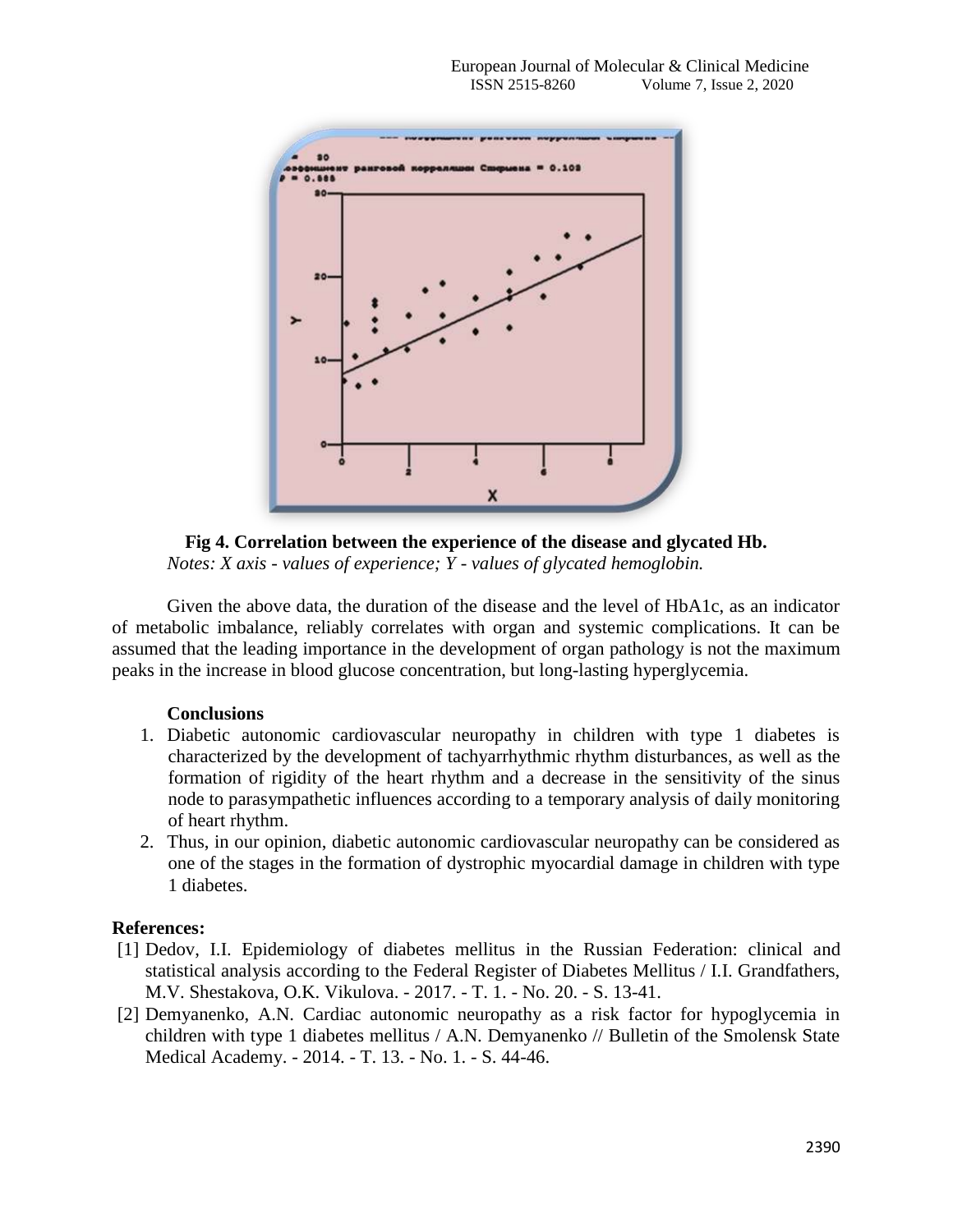- [3] Laptev, D.N. Increased arterial stiffness in children and adolescents with type 1 diabetes and autonomous dysfunction / D.N. Laptev // Diabetes mellitus. - 2015. - T. 18. - No. 1. - S. 94- 100.
- [4] Rosstat. Demographic Yearbook of Russia. 2017: Statistical Digest / Rosstat. Moscow, 2017 .-- 263 p.
- [5] The syndrome of autonomic dysfunction and diabetic cardiac autonomic neuropathy in type 1 diabetes in children. Correction Method / V.Yu. Manukyan [et al.] // Journal of Neurology and Psychiatry. - 2011. - T. 111. - No. 1. - S. 33-37.
- [6] Shaidullina, M.R. Risk factors for the development of diabetic autonomic cardiovascular neuropathy in children and adolescents suffering from type 1 diabetes mellitus / M.R. Shaidullina, F.V. Valeeva, E.Z. Yakupov // Diabetes mellitus. - 2013. - T. 16. - No. 3. - S. 84-89.
- [7] Association Between Impaired Cardiovascular Autonomic Function and Hypoglycemia in Patients With Type 1 Diabetes / M. Jaiswal [et al.] // Diabetes Care. – 2014.
- [8] Association between severe hypoglycemia, adverse macrovascular events, and inflammation in the Edinburgh Type 2 Diabetes Study / R. Bedenis [et al.] // Diabetes Care.  $-2014$ .  $-$  T.  $37. - N_2$  12. – P. 3301 -3308.
- [9] Cardiovascular autonomic neuropathy in adolescents and young adults with type 1 and type 2 diabetes: The SEARCH for Diabetes in Youth Cohort Study / M. Jaiswal [et al.] // Pediatric Diabetes. – 2018.
- [10] Decreased carotid atherosclerotic process by control of daily acute glucose fluctuations in diabetic patients treated by DPP-IV inhibitors / M. Barbieri [et al.] //Atherosclerosis. – 2013. – Т. 227. –  $\mathbb{N}^{\circ}$  2. – Р. 349-354.
- [11] Glycemic control and excess mortality in type 1 diabetes / M. Lind [et al.] // The New England Journal of Medicine. – 2014. – T. 371. – № 21. – P. 1972-1982.
- [12] Life expectancy of type 1 diabetic patients during 1997–2010: a national Australian registry-based cohort study / L. Huo [et al.] // Diabetologia. – 2016. – Vol. 59. –  $\mathbb{N}_2$  6. – P. 1177-1185.
- [13] Microvascular and macrovascular complications in children and adolescents: Microvascular and macrovascular complications / K.C. Donaghue [et al.] // Pediatric Diabetes. – 2014. – Vol. 15. – №  $S20$ . – P. 257-269.
- [14] Physical activity and autoimmune diseases: Get moving and manage the disease / K. Sharif [et al.] // Autoimmunity Reviews. – 2018. – Vol. 17. –  $\mathbb{N}^{\circ}$  1. – P. 53-72.
- [15] Prevalence of systolic and diastolic dysfunction in patients with type 1 diabetes without known heart disease: the Thousand & 1 Study / M.T. Jensen [et al.] // Diabetologia.  $-2014$ . – Т. 57. –  $\mathbb{N}^{\circ}$ 4. – Р. 672-680.
- [16] Recent trends in life expectancy for people with type 1 diabetes in Sweden / D. Petrie [et al.] // Diabetologia. – 2016. – Vol. 59. – № 6. – P. 1167-1176.
- [17] Severe hypoglycemia and mortality after cardiovascular events for type 1 diabetic patients in Sweden / T.W.C. Lung [et al.] // Diabetes Care. – 2014. – T. 37. –  $\mathcal{N}_2$  11. – P. 2974-2981.
- [18] Severe hypoglycemia and risks of vascular events and death / S. Zoungas [et al.] // The New England Journal of Medicine. – 2010. – Т. 363. – № 15. – P. 1410-1418.
- [19] Type 1 Diabetes Mellitus and Cardiovascular Disease: A Scientific Statement From the American Heart Association and American Diabetes Association / S.D. de Ferranti [et al.] // Circulation. – 2014. – Vol. 130. – № 13. – P. 1110-1130.